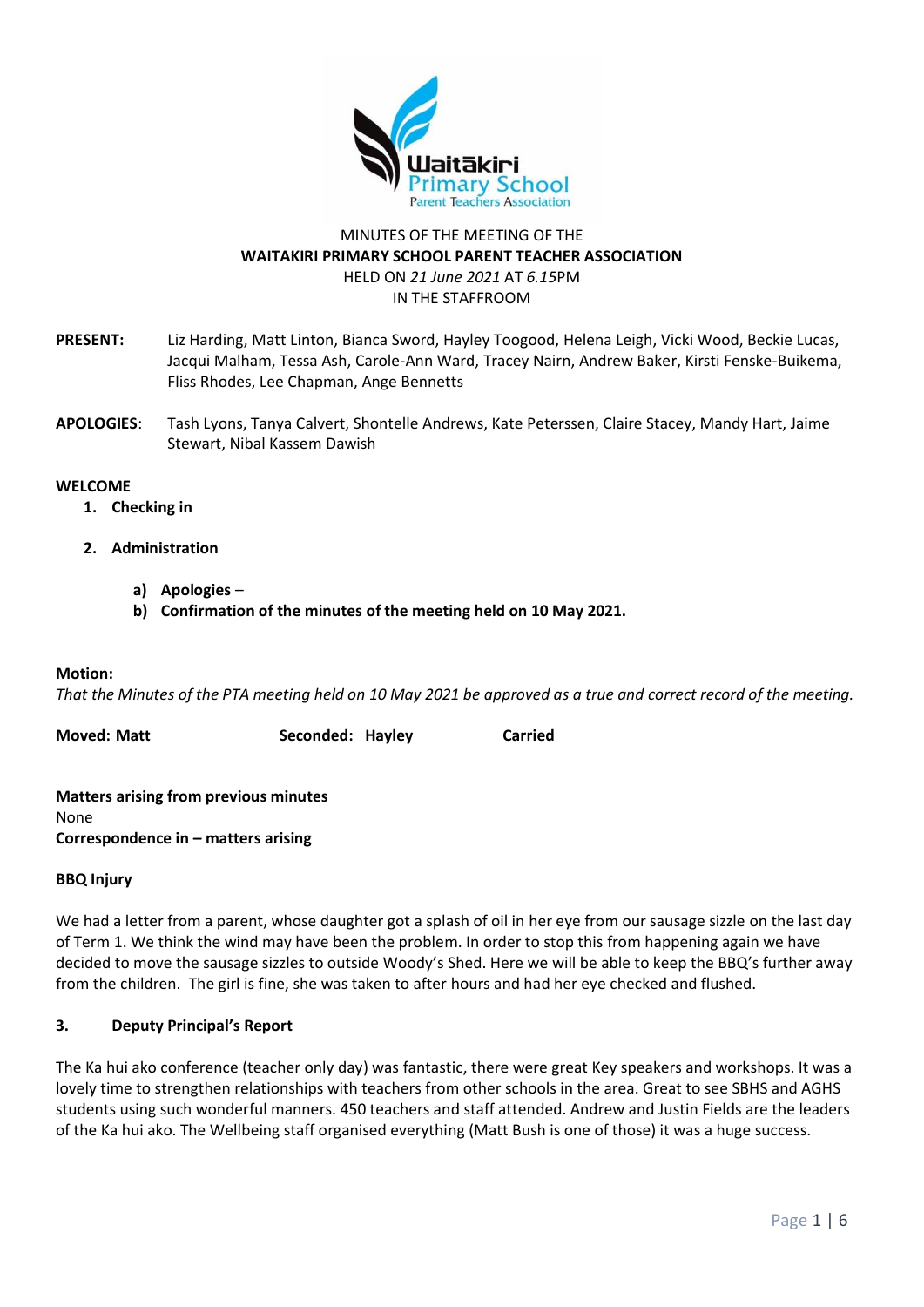We hope to purchase some new Pasifika uniforms with the \$17,000.00 funding the school has received. Our school uniform provider is working with the school to have these made. The Pasifika group meets on Monday mornings. There was a new Pasifika action plan launched at the Kai hui ako.

\_\_\_\_\_\_\_\_\_\_\_\_\_\_\_\_\_\_\_\_\_\_\_\_\_\_\_\_\_\_\_\_\_\_\_\_\_\_\_\_\_\_\_\_\_\_\_\_\_\_\_\_\_\_\_\_\_\_\_\_\_\_\_\_\_\_\_\_\_\_\_\_\_\_\_\_\_\_\_\_\_\_

The school has been granted \$7000 worth of library and reading books, we have purchased dyslexia friendly books and 36 new graphic novels.

It is a busy time for teachers who are writing reports, these are due by Friday the 25<sup>th</sup> of June. Reports will look a bit different this year. Written report's will be after learning conference and will be more of a summary. There will be no general comment until the end of the year. There has been positive feedback from teachers but we will be asking parents for feedback at the end of the year. There is a new resource being used to help with judgements. Teachers will be able to provide a graph at the end of the year showing where your child is at. This will give teachers and parents a bit more information at a glance. More dots will be added to the graphs over the years.

Last week we had a Support staff breakfast, we had some lovely feedback, it was nice for them to just sit and chat to each other and catch up.

Book week prep is well under way. This will be the first week of term 3. It will be launched at the learning celebration in week 10, so the kids will know what is coming up and some of the events. I have talked to Carole-Ann about what the PTA can do towards Book Week. The Readathon will be in week 1 Term 3. We are organising a Masked Singer inspired event, we have recorded teachers reading with disguised voices and the students will need to guess who is reading. Curious creatures, curious minds, is the catchphrase for book week. We are having a Scholastic Book Fair the first week of term during the Learning Conferences.

On Monday next week we have a Mihi Whatkatu for W7 children who will be starting next term.

### **4. Treasurer's Report**

**Treasurers Report - May 2021** (as attached) Summary Total bank balances as at 31/05/2021 - \$15,566.60

April Fundraisers (and Profit): Cross Country BBQ - \$235.77cr Pie Day Friday - \$110.11cr Popcorn tasting - \$100.00cr Pie boxes - \$1140.06cr

We have paid for the first set of scooter racks and also equipment for sensory room.

**Motion:** *That the Treasurer's report be approved as a true and correct record of the meeting.* **Moved: Tracey Seconded: Matt Carried**

### **5. General Business**

### **Readathon**

The Readathon will be from Monday 26<sup>th</sup> July to Sunday 1<sup>st</sup> August which is week one of term 3. We will be collecting the money on week 2 of term 3. Forms will be given out to ALL children on Wednesday 7<sup>th</sup> July, there are options for sponsoring per minute or as an outright donation. Carole-Ann will go to the Learning Celebration on Friday 9<sup>th</sup> July to advertise the Readathon. We will count the money throughout collection week. Bianca will organise this. We all agree it would be great to have books as prizes, Carole-Ann will go to the Scholastic sale over the school holidays and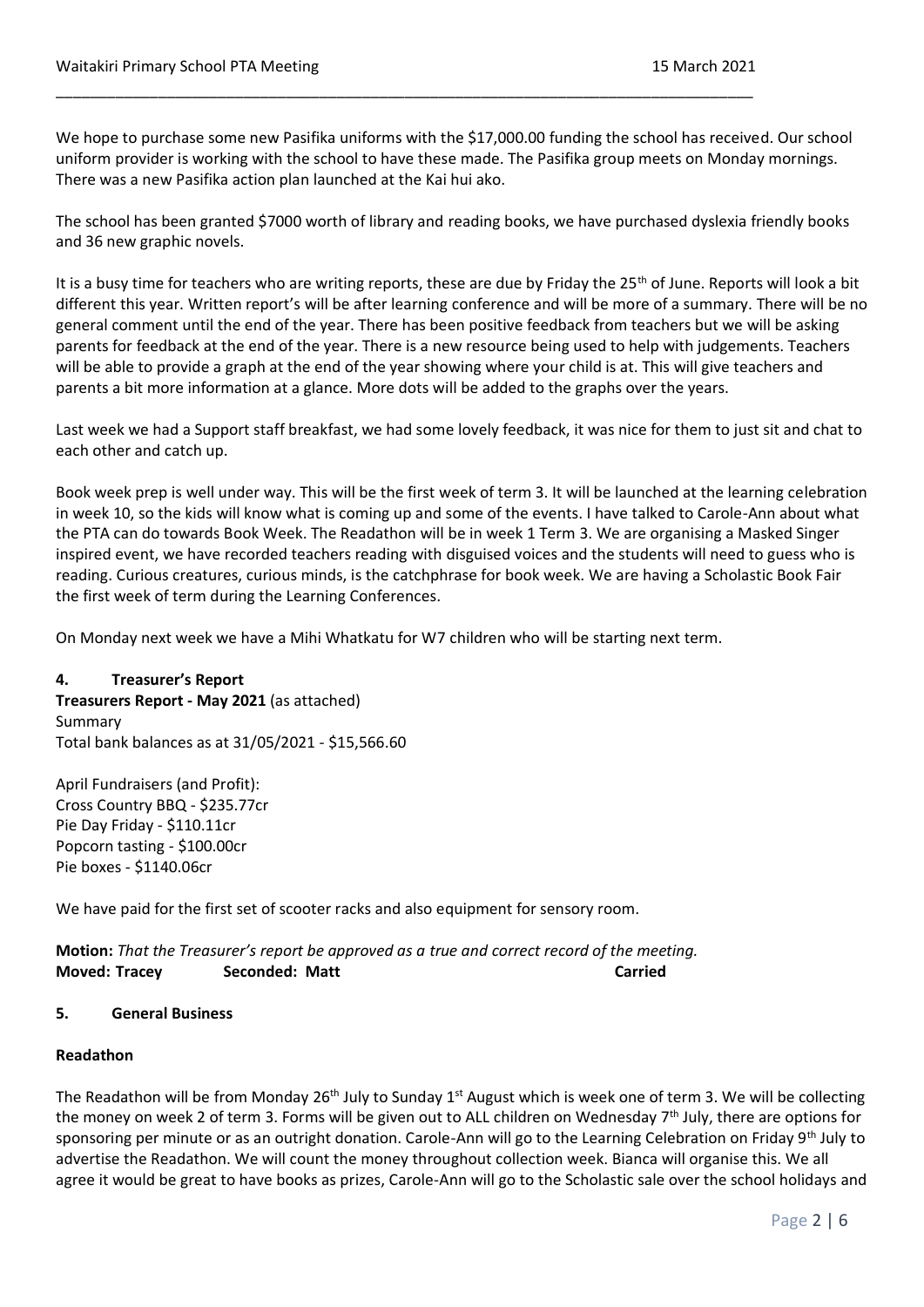will purchase 3 per studio which is 18 in total. There is a minimum donation for entry into the spot prize draw of \$2 and this is stated on the forms. Carole-Ann asked if we would like to do a morning tea for the teachers of the winning studio – we all agreed yes. The funds we donate from the Readathon will go towards new discovery and hero equipment.

\_\_\_\_\_\_\_\_\_\_\_\_\_\_\_\_\_\_\_\_\_\_\_\_\_\_\_\_\_\_\_\_\_\_\_\_\_\_\_\_\_\_\_\_\_\_\_\_\_\_\_\_\_\_\_\_\_\_\_\_\_\_\_\_\_\_\_\_\_\_\_\_\_\_\_\_\_\_\_\_\_\_

#### **Labels**

The label sales didn't go well. We only received one order. Ten order forms were given out but as far as we know, no further orders have come back. We will add the order form to Welcome Packs. We can keep this going as an ongoing thing, they are obviously needed but it will take time for word of mouth to get out. For an example of how much these labels are needed, there were 18 empty containers in Travis Studio last week with no names.

#### **Sausage sizzle**

Our next Sausage Sizzle is on Friday 9<sup>th</sup> of July. Carole-Ann asked for helpers from 12.15. Tessa, Hayley and Bianca all volunteered.

#### **Raffles**

Tessa and Carole-Ann sat down and wrote a list of companies to ask for raffle prizes, thanks to Hayley, Tanya and Tracey for delivering all the letters. We have had a good response, and some have been very generous too. For example Expresso Carwash at The Palms gave us 6 vouchers for 2 separate occasions. There are more coming in, so we will be able to use some for Quiz night raffles and some for Gala night.

### **Quiz Night**

Our Quiz Night is all organised and booked in at Cranford Alehouse for Sunday 15<sup>th</sup> August. Doors will open at 5pm and the quiz will start at 6pm. We have charged \$10 in previous years, we all agreed to sell tickets for \$10 again this year. There are 4 – 6 people to a team. We will need help for dots and raffle ticket sales on the night. We also need to get Prizes for 1st, 2<sup>nd</sup> and 3<sup>rd</sup>. They are in the Entertainment book so a good discounted dinner opportunity.

### **Snow cone machine rental**

Carole-Ann has talked to the Principal at Redcliffs School, they are hiring one machine on the Thursday 8<sup>th</sup> of July and then again on the Friday 30<sup>th</sup> of July. They would like us to provide the spoons, cups and syrup for their event. We all discussed an admin fee for doing this and have agreed on a set fee of \$25 – this takes into account working out the best amount they will need and any running around (petrol) costs involved. Carole-Ann spoke to Adele, who is on the BOT and is a lawyer, she has written up a short contract for us to use with hiring the machines out. Carole-Ann has just received the contract via email but hasn't had a chance to go through it yet, once she does, she will share with us on our Facebook page.

### **Candy floss machine**

Carole-Ann shared with us that she has taken the candy floss machine in to get fixed and has received a quote for \$1300.00 plus GST to repair. The machine needs a new motor installed. The candy floss machine is a very good industrial quality, New Zealand made machine. To buy a new one would cost \$800 but this would be made in China and not industrial quality. Carole-Ann asked the man his opinion and he said he would replace the motor. We don't know how long the machine has lasted but we do know it has been repaired previously. Profit for candy floss is pretty high as it costs around 20 cents to make and then we can sell it for \$2 or \$3. We asked how long it would take to repair. Not long at all. If we decide not to go ahead with the repair, we will still need to pay \$50.00 plus GST. We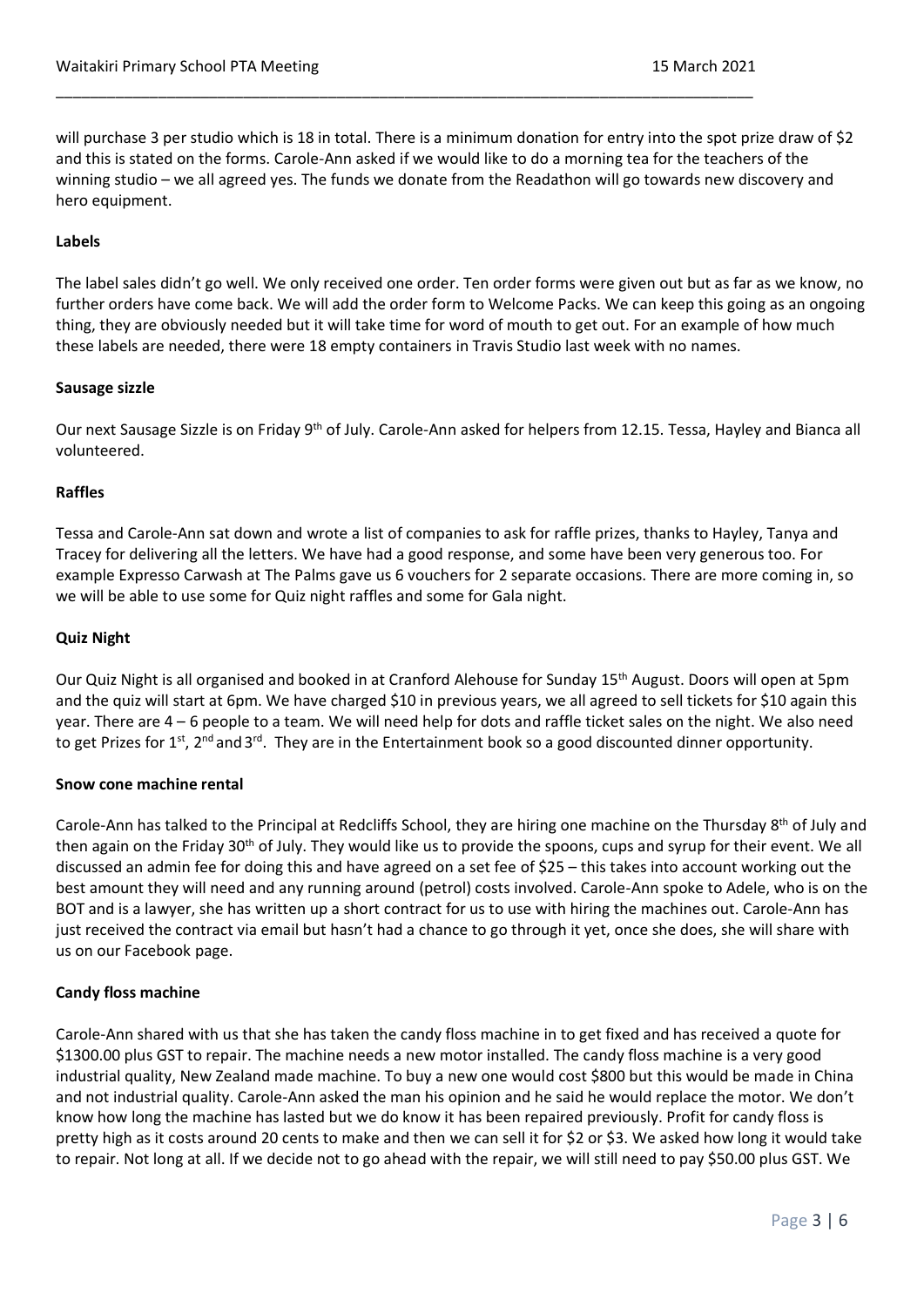would not be looking at hiring the candy floss machine out as it would be much easier to break than the snow cone machines. Carole-Ann will ask about any guarantee for the motor repair.

\_\_\_\_\_\_\_\_\_\_\_\_\_\_\_\_\_\_\_\_\_\_\_\_\_\_\_\_\_\_\_\_\_\_\_\_\_\_\_\_\_\_\_\_\_\_\_\_\_\_\_\_\_\_\_\_\_\_\_\_\_\_\_\_\_\_\_\_\_\_\_\_\_\_\_\_\_\_\_\_\_\_

### *We voted on whether to get the candy floss machine repaired for \$1300.00 plus GST and unanimously voted yes.*

#### **Disco**

We need to decide the next disco date. Carole-Ann has talked to Caroline (DJ) and she can do any date in September. We all agreed on Friday 3<sup>rd</sup> of September. We will do the same stuff as last time, snow cones, cookies, Sausage Sizzle, pizzas at the seniors and maybe candy floss. Half of the bow ties left over from last time have now been turned into hair clips, and we will also sell scrunchies again.

### **Donated Women's Clothes**

A mother in Windsor donated 7 boxes of brand new clothes. All have been listed on Trade Me for \$5 each. If they do not sell we will have a stall at the Gala night.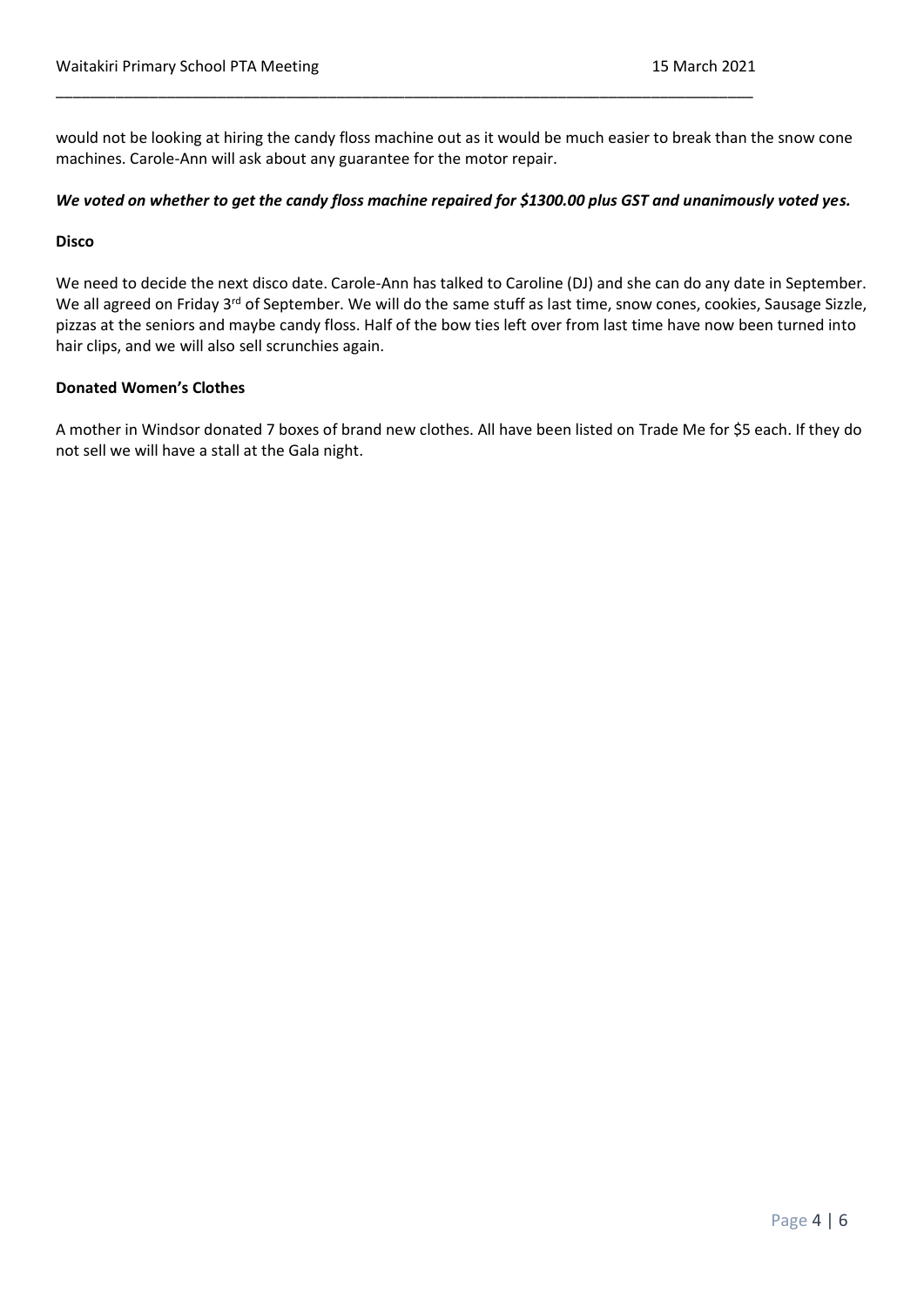### **Full Steam Ahead**

Carole-Ann received an email about Full Steam ahead for Kids Fest. If people purchase tickets for it and use our code WAITAKIRI then the school will get 30% of the ticket sales. We will focus on getting the word out over the next couple of weeks.

### **EFTPOS Card:**

Bianca, Carole-Ann and Tessa advised us they have been looking into getting an EFTPOS card for the PTA account.

\_\_\_\_\_\_\_\_\_\_\_\_\_\_\_\_\_\_\_\_\_\_\_\_\_\_\_\_\_\_\_\_\_\_\_\_\_\_\_\_\_\_\_\_\_\_\_\_\_\_\_\_\_\_\_\_\_\_\_\_\_\_\_\_\_\_\_\_\_\_\_\_\_\_\_\_\_\_\_\_\_\_

This would be free through WESTPAC bank, but the bank has advised we need to set up another account for this.

In order to do this all 4 PTA officers, need to go to the bank at the same time to set up the new account. (Carole-Ann, Bianca, Tessa and Ange are in the process of organising a time they can all get to the bank to open the account).

We also need to provide a copy of these minutes with the following information -

### *Who would have an EFTPOS card:*

The PTA decided Carole-Ann would be the only one who would require an EFTPOS card as she makes the majority of the approved purchases for the PTA.

### *Purpose of the EFTPOS card:*

To purchase supplies for sausage sizzles, disco's, quiz nights and any other PTA approved events. To avoid Carole-Ann having to use her own money and then having to be reimbursed. Less admin work (no reimbursements, approvals or reimbursement forms). Easier to keep track of where we are spending and on what.

### *New Account funds:*

The only money that will go into the new account will be transferred from our other two accounts (expense account and online saver).

We will discuss at PTA meetings upcoming purchases or any ongoing costs or purchases Carole-Ann will be making.

We will transfer money through to the new account when we know Carole-Ann will have purchases to make for the PTA on the EFTPOS card.

**Motion:** *That the officers of the PTA (Carole-Ann, Tessa, Bianca and Ange) set up a new PTA bank account and arrange an EFTPOS card for Carole-Ann for PTA purchases.*

### **Moved: Bianca Seconded: Tracey Carried**

### **Gala Night**

Tessa told us that she has booked in for a mufti day on the 10<sup>th</sup> of September and the kids will be asked to bring in donations of chocolate. We have booked in Pony Parties for the Gala so we can offer pony rides. Lucky Dip jars have been disappointing, we have had only 21 jars donated so far. There are still lots of empty jars. Tessa asked us to help spread the word. We have 3 people who have booked a stall for the Gala Night so far. The question was asked where have we put the information out to? Only through school so far, there were some suggestions of where we can get it